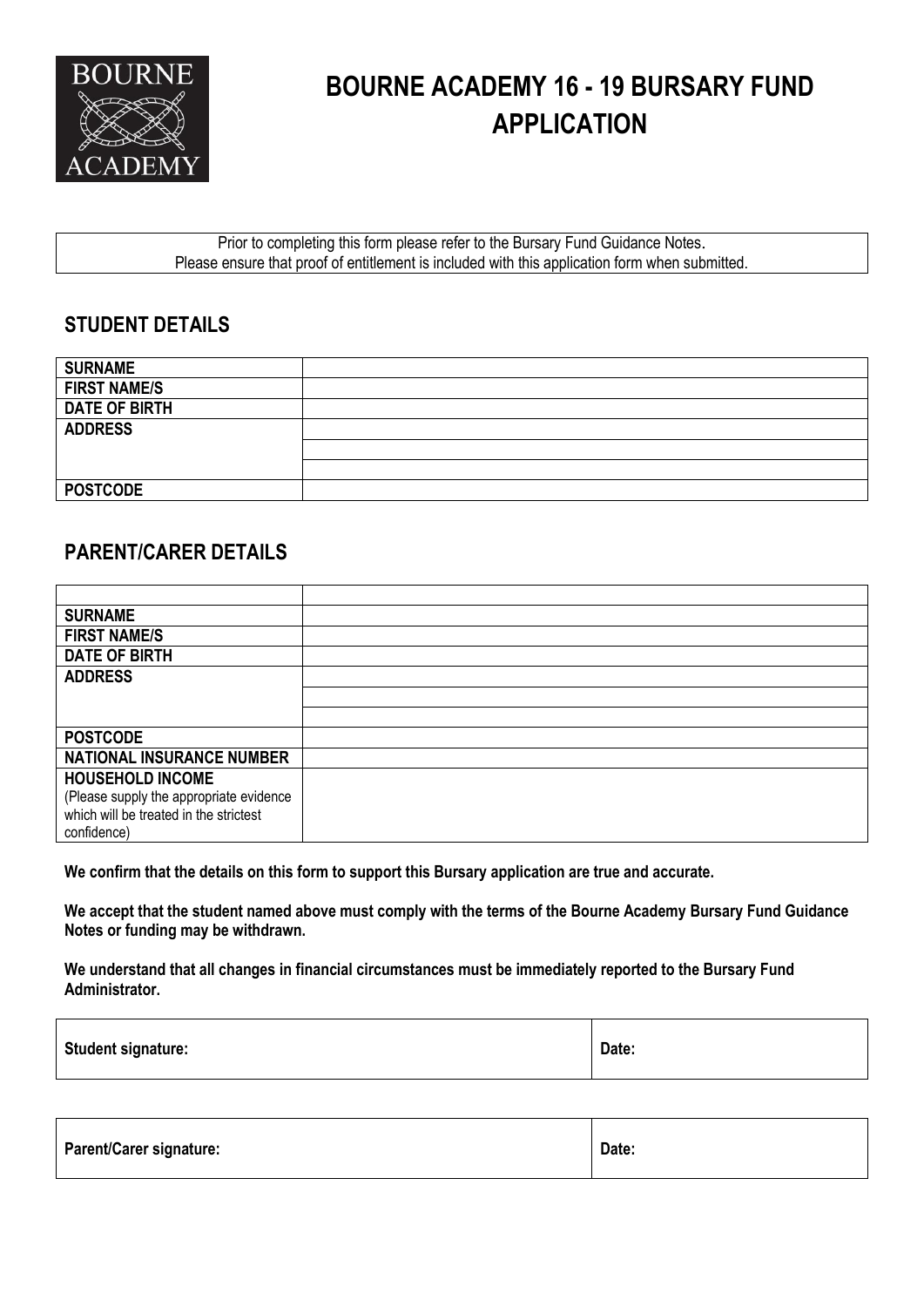#### **BOURNE ACADEMY 16 - 19 BURSARY FUND APPLICATION**



We have read the Bourne Academy 16 – 19 Bursary Fund Guidance Notes that explain the amount of funding that may be available. (Please tick the box to confirm.)

Please indicate below the level of support you are applying for and the reasons why by ticking the appropriate box.

| Level 1 Support<br><b>Vulnerable Bursary</b><br>£1,200 per academic year                                                               | <b>Level 2 Support</b><br><b>Discretionary Bursary</b>                  | Level 3 Support<br><b>Discretionary Bursary</b>                                 |
|----------------------------------------------------------------------------------------------------------------------------------------|-------------------------------------------------------------------------|---------------------------------------------------------------------------------|
| am living in care                                                                                                                      | My gross household income<br>including benefits is less than<br>£24,500 | I have an identifiable need and<br>wish to apply for a discretionary<br>bursary |
| am a care leaver                                                                                                                       | My household is in receipt of<br>means tested benefits                  |                                                                                 |
| am in receipt of Income<br>Support or Universal Credit                                                                                 |                                                                         |                                                                                 |
| am in receipt of both<br><b>Employment Support Allowance</b><br>and Disability Living Allowance<br>or Personal Independence<br>Payment | evidence required to support your application                           | Please refer to the 16 - 19 Bursary Fund Guidance Notes for the proof of income |

Please provide details below of the items for which you require financial support. Receipts for these items will need to be submitted to the Bursary Fund Administrator once they are purchased.

| Transport requirements          |  |
|---------------------------------|--|
| School trips/visit requirements |  |
| Equipment/resources             |  |
| Any other items                 |  |

| For office use only         |                 |                 |                 |
|-----------------------------|-----------------|-----------------|-----------------|
| Date received:              |                 | Date reviewed:  |                 |
| <b>Supporting Evidence:</b> |                 |                 |                 |
|                             |                 |                 |                 |
|                             |                 |                 |                 |
| Approval                    | Level 1 Support | Level 2 Support | Level 3 Support |
|                             | £1,200          |                 |                 |
| Declined                    | Reason          |                 |                 |
|                             |                 |                 |                 |
|                             |                 |                 |                 |